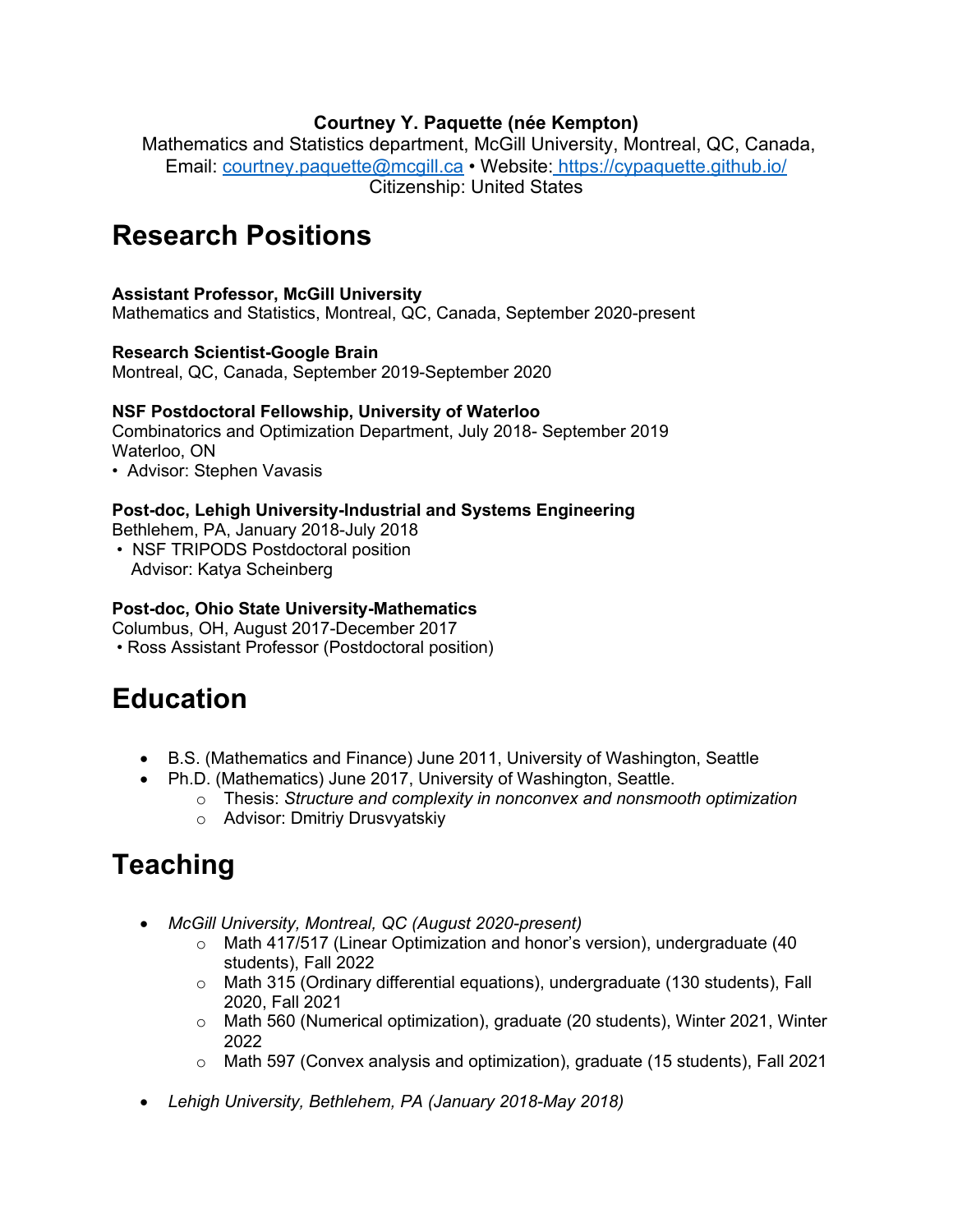- o ISE 417 (Nonlinear optimization), graduate (15 students), Spring 2018
- *The Ohio State University, Columbus, OH (August 2017-December 2017)*
	- $\circ$  Math 1152 (Calculus instructor), 3 sections, undergraduate (100 students), Fall 2017
- *Lead Teaching Assistant, University of Washington, Seattle WA (June 2016-August 2017)*
	- $\circ$  Organize and coordinate a 5-day TA orientation for incoming math graduate students
	- o Advises incoming graduate students on skills in teaching as a TA Mentor
	- o Supervises first year graduate students
- *Research Experience for Undergraduates (REU) Teaching Assistant University of Washington, Seattle WA, Summers 2011, 2012, 2015*
	- o Assisted groups of 2-3 students in projects related to inverse problems
- *University of Washington, Seattle, WA, (September 2011-June 2017)*
	- o Math 307 (Differential Equations instructor), undergraduate (50 students), Fall 2014, Spring 2014, Summer 2014, Spring 2015, Winter 2016
	- $\circ$  Math 125 (Integral calculus TA), undergraduate (60 students), Fall 2011, Winter 2015
	- $\circ$  Math 124 (Differential calculus TA), undergraduate (60 students), Winter 2012, Spring 2012, Fall 2015

## **Research and Scholarships**

## **Grants and Awards**

- 1. FRQNT New university researchers start-up program, PI (\$50,800; 2022-2024)
- 2. NSERC Discovery Grant and Supplemental for Early Career, PI (\$157,500; 2022-2027)
- 3. NSERC CREATE, co-applicant (\$1.65 million, 2022-2028)
- 4. CIFAR's Rising Star in AI, Winter 2022 (Reach Magazine)
- 5. CIFAR AI Chair, MILA, PI (\$500,000; 2020-2025,)
- 6. NSF Postdoctoral fellowship (July 2018-July 2019)
- 7. Tanzi-Egerton Fellowship Award (2016)
- 8. Excellence in Teaching Award (UW Math department) (2012)

## **Publications and Works (submitted, accepted, or appeared)**

*Papers are arranged in reverse chronological order, according to the date they are submitted to the arXiv*

- 1. C. Paquette, E. Paquette, B. Adlam, J. Pennington. *Implicit Regularization or Implicit Conditioning? Exact Risk Trajectories of SGD in High Dimensions.* (2022) arXiv:
- 2. K. Lee, A.N. Cheng, E. Paquette, C.Paquette. *Trajectory of Mini-Batch Momentum: Batch Size Saturation and Convergence in High-Dimensions.* (2022) arXiv: https://arxiv.org/pdf/2206.01029.pdf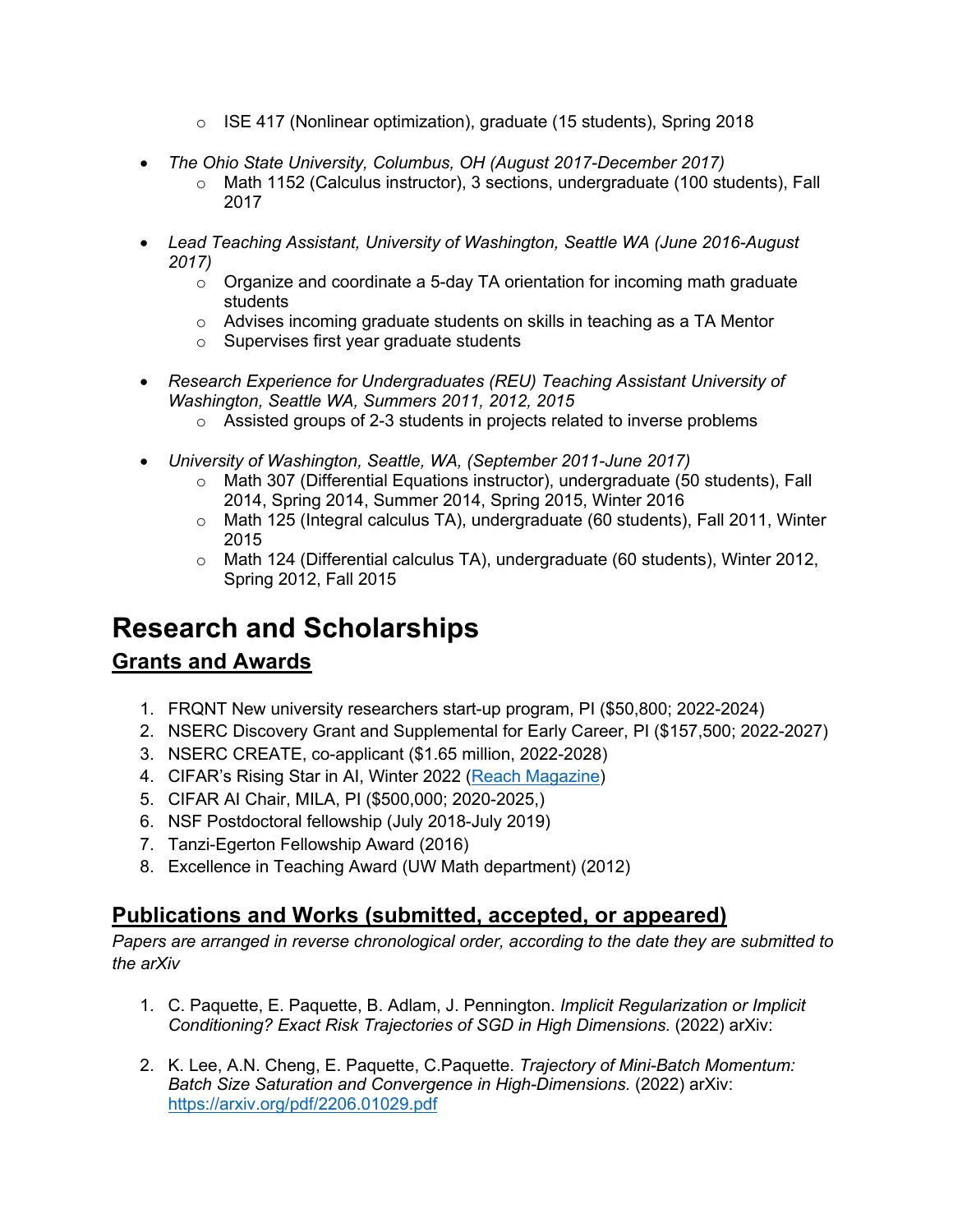- 3. C. Paquette, E. Paquette, B. Adlam, J. Pennington. *Homogenization of SGD in highdimensions: Exact dynamics and generalization properties.* (2022) arXiv: https://arxiv.org/pdf/2205.07069.pdf
- 4. L. Cunha, G. Gidel, F. Pedregosa, C. Paquette, D. Scieur. *Only Tails Matter: Averagecase Universality and Robustness in the Convex Regime.* (accepted to ICML, 2022)
- *5.* C. Paquette, E. Paquette. *Dynamics of Stochastic Momentum Methods on Large-scale, Quadratic Models.* (2021*)* arXiv: https://arxiv.org/pdf/2106.03696.pdf (to appear at NeurIPS 2021)
- *6.* C. Paquette, K. Lee, F. Pedregosa, E. Paquette. *SGD in the Large: Average-case*  Analysis, Asymptotics, and Stepsize Criticality. 34<sup>th</sup> Annual Conference on Learning Theory (COLT 2021*)* pdf: http://proceedings.mlr.press/v134/paquette21a.html
- *7.* C. Paquette, B. van Merrienboer, F. Pedregosa, and E. Paquette. *Halting time is predictable for large models: A Universality Property and Average-case Analysis.* (2020*)*  arXiv: https://arxiv.org/abs/2006.04299 (to appear in *Found. Comput. Math.*)
- *8.* S. Baghal, C. Paquette, and SA Vavasis. *A termination criterion for stochastic gradient for binary classification.* (2020*)* arXiv: https://arxiv.org/abs/2003.10312 (submitted)
- *9.* C. Paquette and SA.Vavasis. *Potential-based analyses of first-order methods for constrained and composite optimization.* (2019*)* arXiv: https://arxiv.org/pdf/1903.08497.pdf (submitted)
- 10. C. Paquette and K. Scheinberg. *A stochastic line-search method with expected complexity analysis.* SIAM J. Optim. 30 (2020) no. 1, 349-376 https://doi.org/10.1137/18M1216250
- 11. D. Davis, D. Drusvyatskiy, K.J. MacPhee, and C. Paquette. *Subgradient methods for sharp weakly convex functions.* J. Optim. Theory Appl. (179) (2018) no. 3 pgs 962-982 https://doi.org/10.1007/s10957-018-1372-8
- 12. D. Davis, D. Drusvyatskiy, and C. Paquette. *The nonsmooth landscape of phase retrieval.* IMA J. Numer. Anal. 40 (2020) no.4 2652-2695 https://doi.org/10.1093/imanum/drz031
- 13. C. Paquette, H. Lin, D. Drusvyatskiy, J. Mairal, and Z. Harchaoui. *Catalyst Acceleration for Gradient-Based Non-Convex Optimization.* 22nd International Conference on Artificial Intelligence and Statistics (AISTATS 2018) http://proceedings.mlr.press/v84/paquette18a.html
- 14. D. Drusvyatskiy and C. Paquette. *Efficiency of minimizing compositions of convex functions and smooth maps.* Math. Program. 178 (2019), no. 1-2, Ser. A, 503-558 https://doi.org/10.1007/s10107-018-1311-3
- 15. D. Drusvyatskiy and C. Paquette. *Variational analysis of spectral functions simplified*. J. Convex Analysis. 25 (2018) no. 1, 119-134.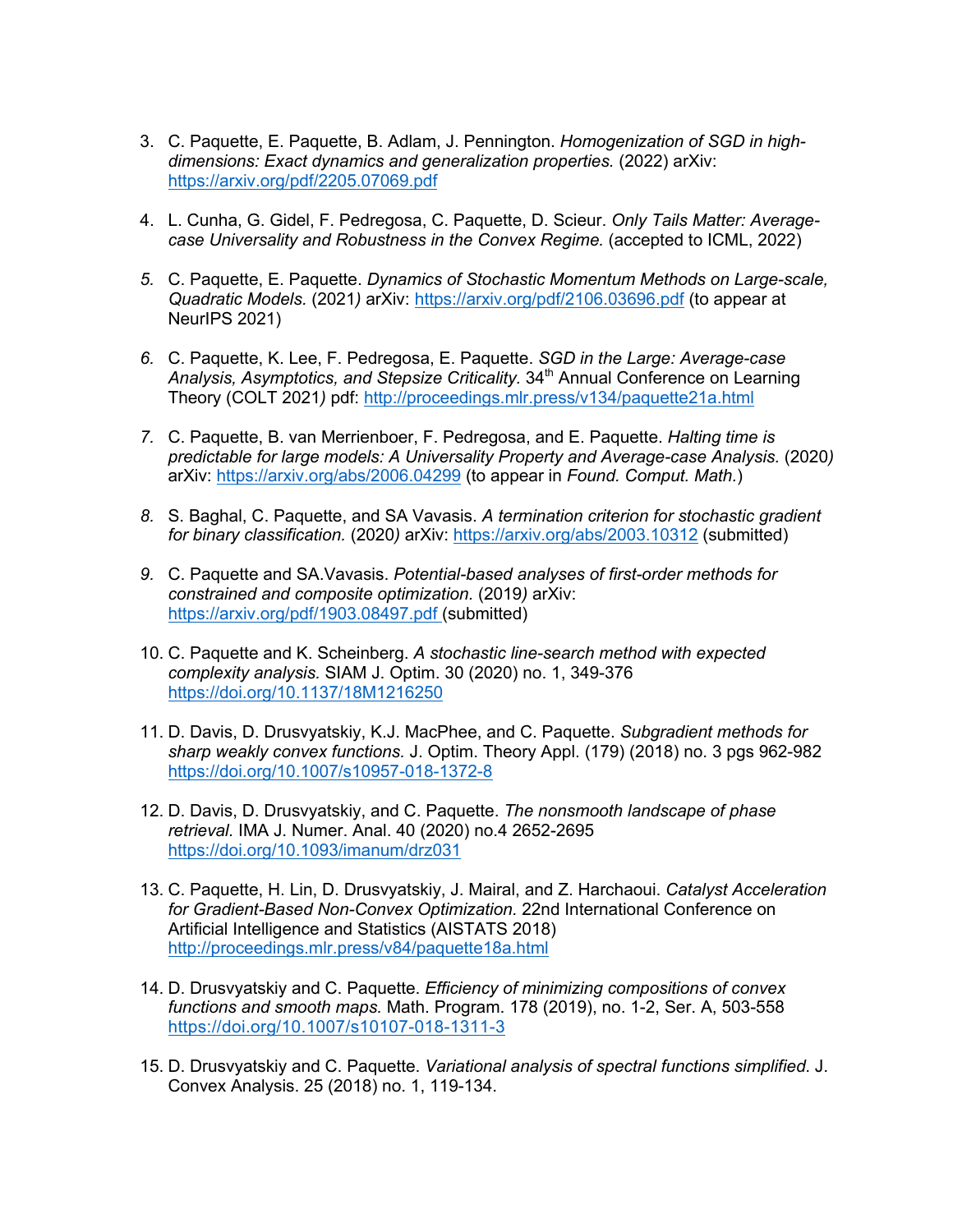## **Presentations and Tutorials**

#### *Colloquium/Plenary Speaker*

- Optimization in the Large, plenary speaker, GroundedML Workshop at 10<sup>th</sup> International Conference on Learning Representations ICLR 2022, virtual event (April 2022)
- Optimization in the Large, Courant Institute of Mathematical Sciences Colloquium, New York University, New York City, NY (January 2022)
- Optimization in the Large, Math Department Colloquium, University of California-Davis (virtual), Davis, CA, (January 2022)
- Optimization in the Large, Operations Research and Financial Engineering Colloquium, Princeton University (virtual), Princeton, NJ (January 2022)
- Optimization in the Large, Computational and Applied Mathematics (CAAM) Colloquium Rice University (in-person), Houston, TX, (December 2021)
- Beyond first-order methods in machine learning systems Workshop (plenary talk), International Conference on Machine Learning (ICML), virtual event (July 2021)
- Operations Research Center Seminar, Sloan School of Management, Massachusetts Institute of Technology (MIT), Boston, MA (February 2021)
- Operations Research and Information Engineering (ORIE) Colloquium, Cornell University, Ithaca, NY (February 2021)
- Tutte Colloquium, Combinatorics and Optimization Department, University of Waterloo, Waterloo, ON (June 2020)
- Center for Artificial Intelligence Design (CAIDA) (colloquium), University of British Columbia, Vancouver, BC (June 2020)
- Math Colloquium, Ohio State University, Columbus, OH (February 2019)
- Applied Math Colloquium, Brown University, Providence, RI (February 2019)
- Mathematics and Statistics Colloquium, St. Louis University, St. Louis, MO (November 2019)

#### *Tutorials*

- Nonconvex and Nonsmooth Optimization Tutorial, East Coast Optimization Meeting, George Mason University, Fairfax, VA (April 2022)
- *Average Case Complexity Tutorial,* Workshop on Optimization under Uncertainty, Centre de recherches mathematiques (CRM), Montreal, QC (September 2021)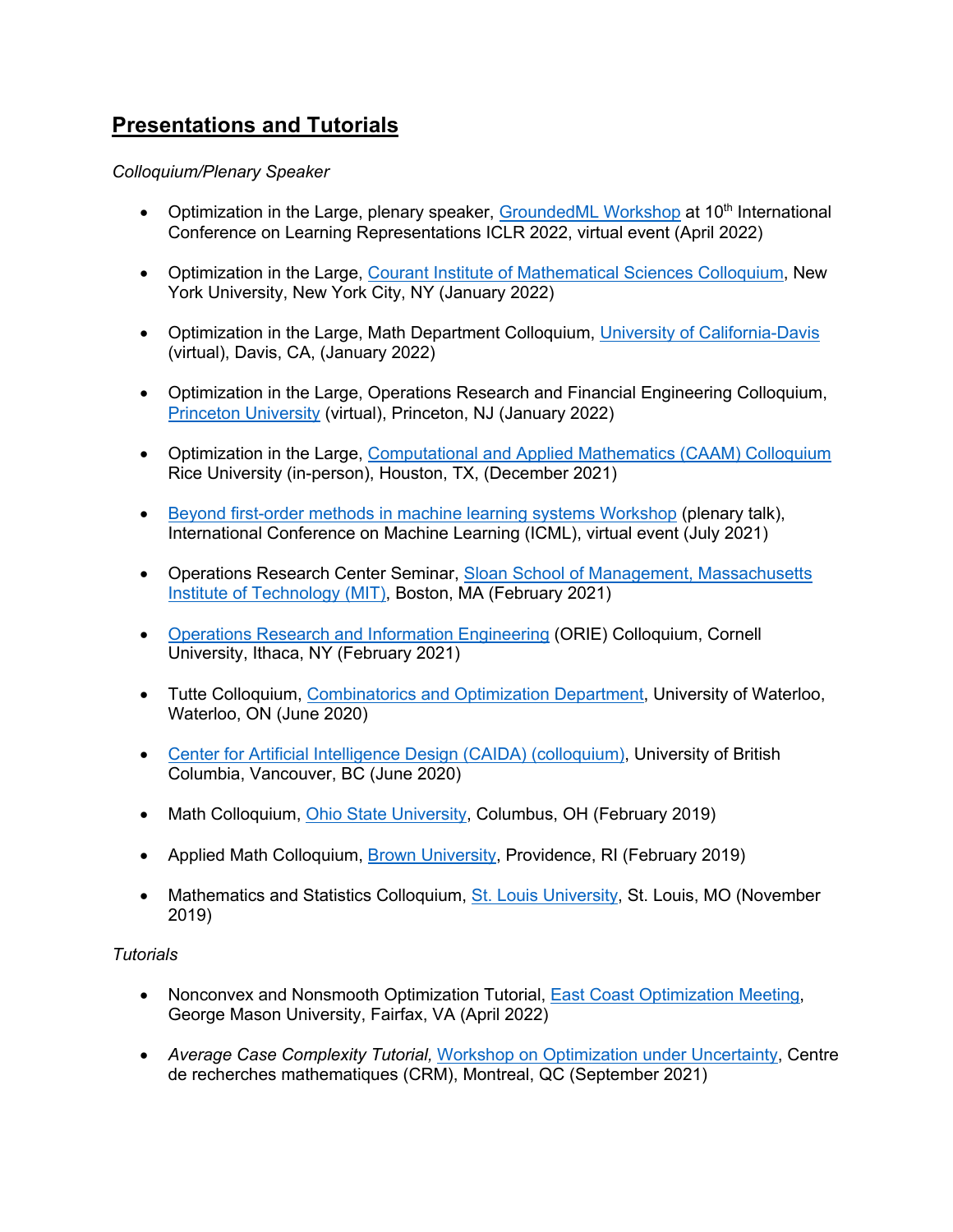• *Stochastic Optimization,* Summer School talk for University of Washington's ADSI Summer School on Foundations of Data Science, Seattle, WA (August 2019)

#### *Invited Speaker*

- Adrian Lewis' 60<sup>th</sup> Birthday Conference (contributed talk), University of Washington, Seattle, WA (August 2022)
- Stochastic Optimization Session (contributed talk), International Conference on Continuous Optimization (ICCOPT 2022), Lehigh University, Bethlehem, PA (July 2022)
- Conference on random matrix theory and numerical linear algebra (contributed talk), University of Washington, Seattle, WA (June 2022)
- Optimization in Data Science (contributed talk), INFORMS Optimization Society Meeting 2022, Greenville, SC (March 2022)
- Optimization and ML Workshop (contributed talk), Canadian Mathematical Society (CMS), Montreal, QC (December 2021)
- OR/Optimization Seminar, UBC-Okanagan and Simon Fraser University, Burnaby, BC (December 2021)
- Methods for Large-Scale, Nonlinear Stochastic Optimization Session (contributed talk), SIAM Conference on Optimization, Spokane, WA (July 2021)
- MILA TechAide AI Conference (invited talk), Montreal, QC (May 2021)
- Minisymposium on Random matrices and numerical linear algebra (contributed talk), SIAM Conference on Applied Linear Algebra, (May 2021)
- Numerical Analysis Seminar (invited talk), Applied Mathematics, University of Washington, Seattle, WA (April 2021)
- Applied Mathematics Seminar (invited talk), Applied Mathematics, McGill University, Montreal, QC (January 2021)
- Optimization and ML Workshop (contributed talk), Canadian Mathematical Society (CMS), Montreal, QC (December 2020)
- UW Machine Learning Seminar (invited talk), Paul G. Allen School of Computer Science, University of Washington, Seattle, WA (November 2020)
- Soup and Science (contributed talk), McGill University, Montreal, QC (September 2020)
- Conference on Optimization, Fields Institute for Research in Mathematical Science, Toronto, ON (November 2019)
- Applied Math Seminar, McGill University, Montreal, QC (February 2019)
- Applied Math and Analysis Seminar, Duke University, Durham, NC (January 2019)
- Google Brain Tea Talk, Montreal, QC (January 2019)
- Young Researcher Workshop, Operations Research and Information Engineering (ORIE), Cornell University, Ithaca, NY (October 2018)
- DIMACS/NSF-TRIPODS conference, Lehigh University, Bethlehem, PA (July 2018)
- INFORMS annual meeting, Session talk, Houston, TX (October 2017)
- Optimization Seminar, Lehigh University, Bethlehem, PA (September 2017)
- SIAM-optimization, Session talk, Vancouver, BC (May 2017)
- Optimization and Statistical Learning, Les Houches (April 2017)
- West Coast Optimization Meeting, University of British Columbia (September 2016)

## **Students**

*Post-docs*

• Yakov Vaisbourd (2020-present)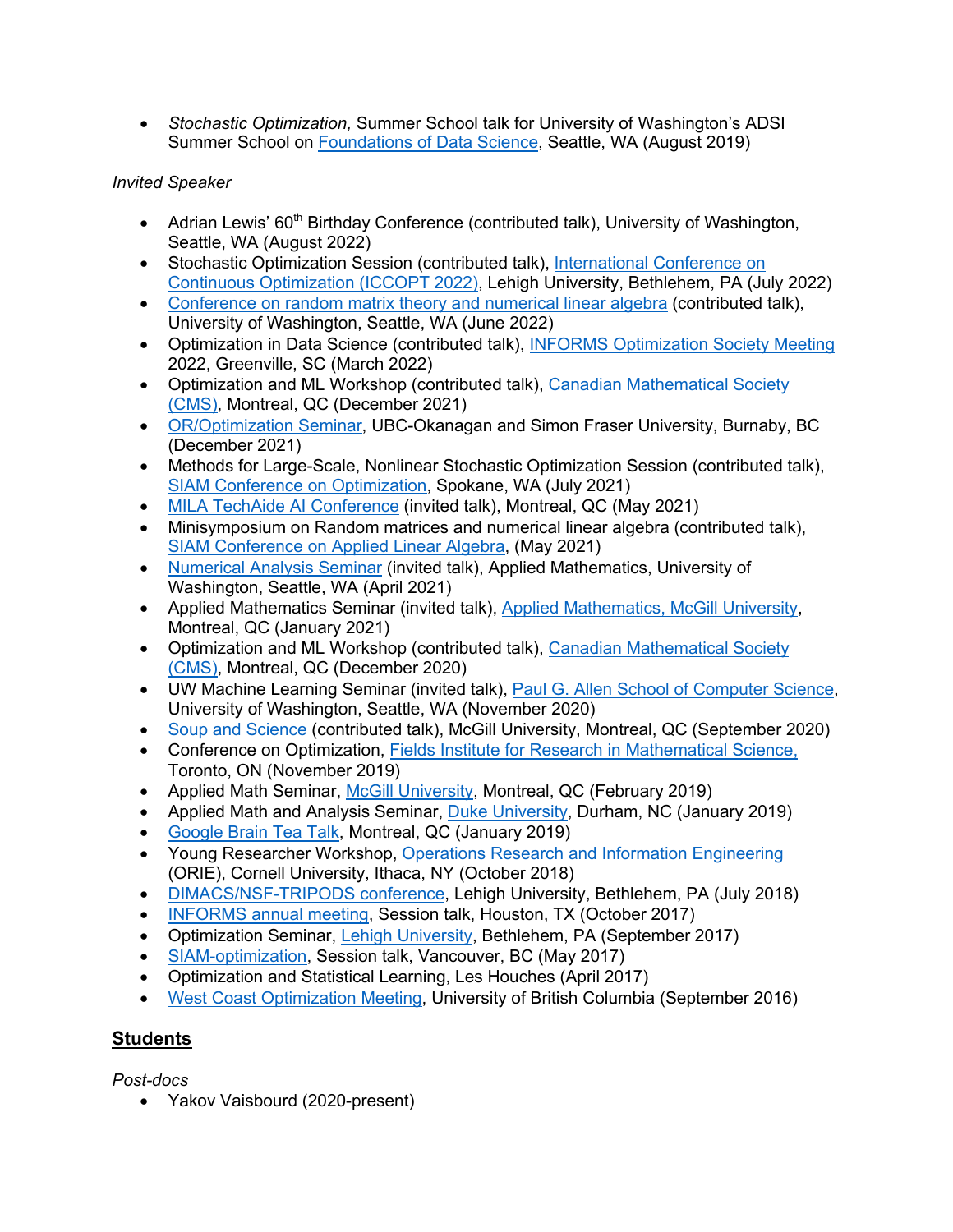#### *Master Students*

- Andrew Cheng (McGill), Sept. 2021-present
- Hugo Latourelle-Vigeant (McGill), May 2022-present

#### *Undergraduate Students*

- Nicolas Fertout (McGill), summer project, 2021
- Hugo Latourelle-Vigeant (McGill), summer project, 2021
- Vincent Savignac (McGill), summer project, 2021
- Ria Stevens (McGill), summer project, 2021
- Jaijun Yu (McGill), summer project, 2021

## **Service and Extra Curricular Activities**

## **Conference and Tutorial Organizing:**

- *Optimization and Machine Learning Workshop (NeurIPS 2021): Program Chair*
	- Virtual event, 06/2021-12/2021
	- Website: https://opt-ml.org/
	- Arranged and scheduled speakers, reviewed papers for a proceeding, and setup entire 12-hour virtual event, ~400 participates in the conference with 8 plenary speakers and ~60 paper submissions
	- Acceptance rate: 60/120 workshops accepted to NeurIPS
- *Montreal AI Symposium: Program Chair*
	- Hybrid event, 06/2021-10/2021
	- Website: http://montrealaisymposium.com/
	- 1-day event that brings together researchers from the greater Montreal Area in machine learning and artificial intelligence
	- Arranged for sponsors and speakers
	- Hybrid event: both in-person and virtual components
	- $\sim$ 100 paper submissions and 7 plenary speakers; attendance  $\sim$ 300
- *Random Matrix Theory and Machine Learning Tutorial (ICML 2021): Organizer*
	- Virtual event, 01/2021-06/2021
	- Website: https://random-matrix-learning.github.io/
	- 3 hour introductory tutorial on the usage of random matrix theory techniques in machine learning; part of the ICML conference
	- Acceptance rate: 30/60 tutorials accepted to ICML
- *Optimization and Machine Learning Workshop (NeurIPS 2020): Program Chair*
	- Virtual event, 06/2020-12/2020
	- Website: https://opt-ml.org/
	- Arranged and scheduled speakers, reviewed papers for a proceeding, and setup entire 12-hour virtual event, expect ~250 participates with 9 plenary speakers and ~100 paper submissions
	- Acceptance rate: 60/120 workshops accepted to NeurIPS

## **Seminar Organizing:**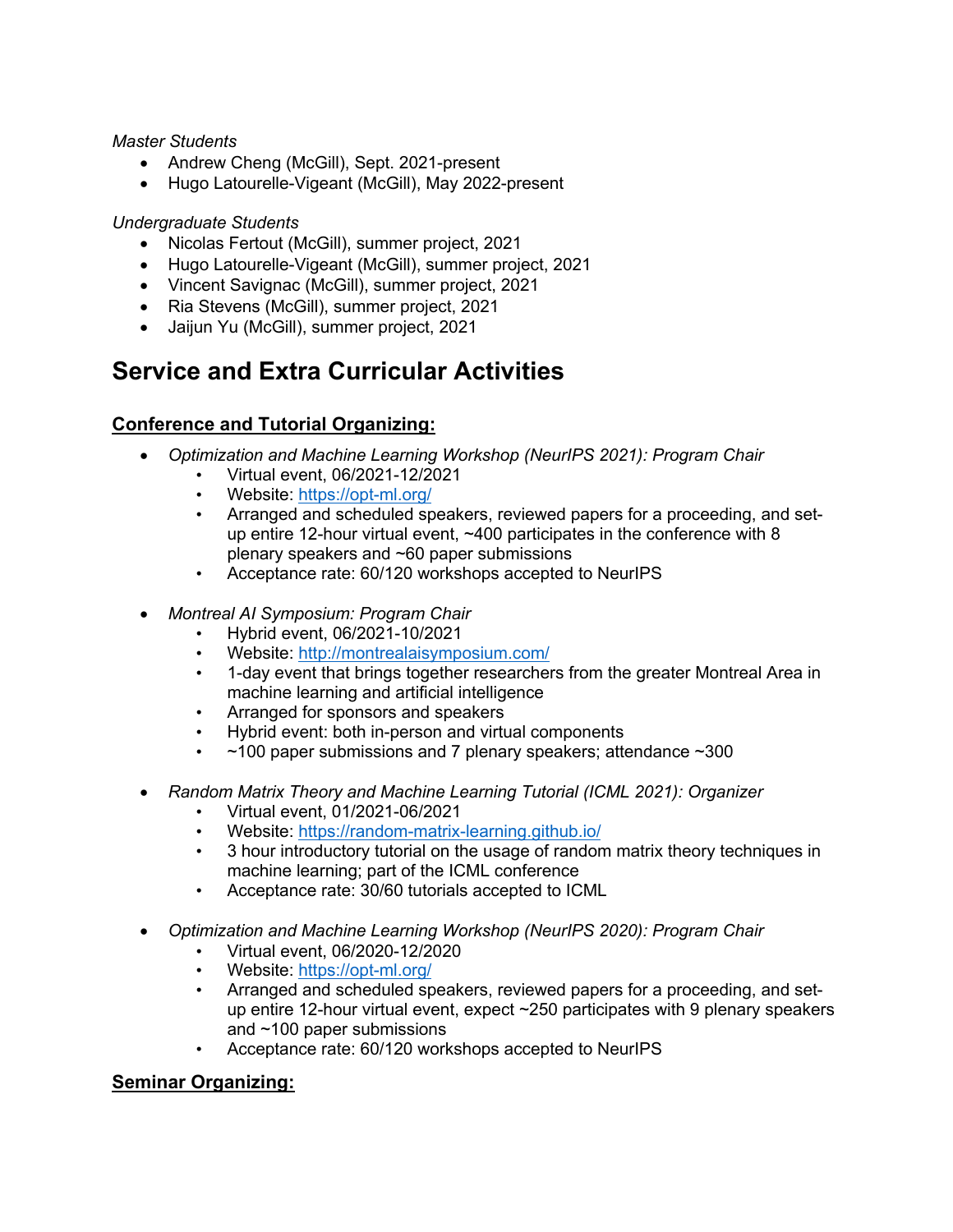- *Random matrix theory, Optimization, and Machine Learning: Lead Organizer*
	- McGill University, Montreal, QC; 09/2021-present
	- Co-created by Elliot Paquette
	- Created a weekly seminar for undergraduate and graduate students to present papers and research ideas in the field of mathematics of Machine Learning
		- In Fall term 2021, 4 graduate students; 2 undergraduates; 1 post-doc speak
- *Continuous Optimization Seminar: Lead Organizer*
	- University of Waterloo, Waterloo, ON; 09/2018-06/2019
	- Arranged and scheduled student and faculty speakers from multiple departments (computer science, electrical engineering, statistics, mathematics, and applied math)
- *NSF TRIPODS/DIMACS: Organizer*
	- Lehigh University, Bethlehem PA; 08/2018
	- Arranged and scheduled speakers for a 3-day conference as part of the NSF TRIPODS grant
- *NSF TRIPODS summer school: Organizer*
	- Lehigh University, Bethlehem, PA; 08/2018
	- Arranged and scheduled 40 students to participate in a 3-day summer school that covers optimization in machine learning, TensorFlow, and online learning
- *Opt-ML Seminar: Organizer*
	- Lehigh University, Bethlehem, Pal 01/2018-06/2018
	- Arranged and scheduled student and faculty speakers from multiple departments (computer science, electrical engineering, statistics, mathematics, and applied math)
- *Trends in Optimization Seminar: Organizer*
	- University of Washington, Seattle; 01/2018-06/2018
	- Arranged and scheduled student and faculty speakers from multiple departments (computer science, electrical engineering, statistics, mathematics, and applied math)

## **Mini symposium Organizing:**

- *Machine Learning and Optimization mini symposium (Canadian Applied and Industrial Mathematics, CAIMS annual meeting): Lead Organizer*
	- Hybrid event, 06/2022
	- Website: https://caims.ca/
	- Arranged and scheduled speakers 4 speakers

## **Departmental committees:**

- Computing and Equipment (McGill University), **chair**, June 2021-present
- Computing and Equipment (McGill University), member, August 2020-June 2021;

## **Diversity, Equity, and Inclusion Activities:**

• **UW AWM Chapter: Secretary and Original member**

University of Washington, Seattle, 2015-2017

- Part of the leadership group that established the University of Washington's first AWM chapter
- Chief organizer of a campus outreach tutoring program to encourage undergraduate